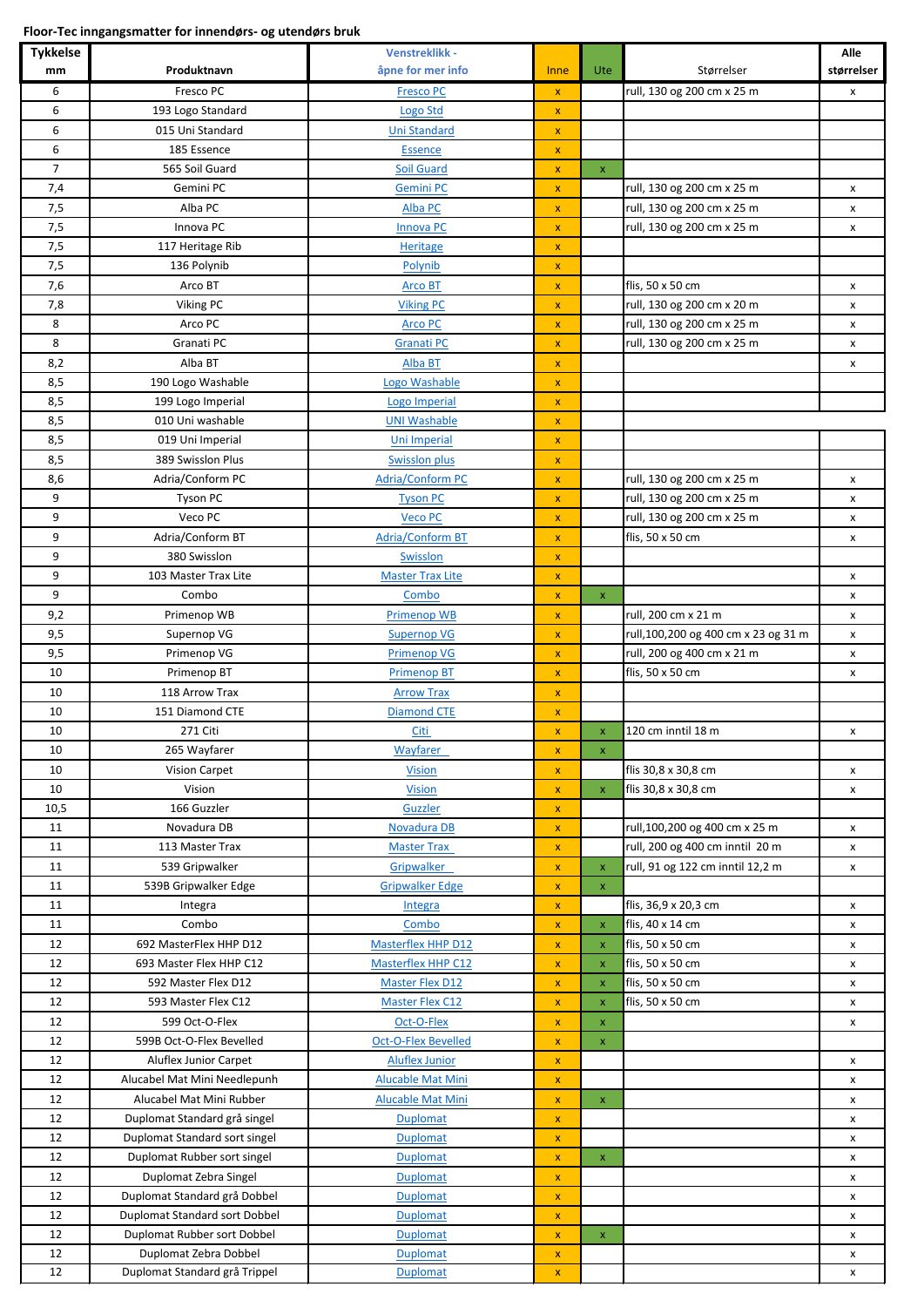| <b>Tykkelse</b><br>mm | Produktnavn                      | Venstreklikk -<br>åpne for mer info | Inne               | <b>Ute</b>         | Størrelser               | Alle<br>størrelser |
|-----------------------|----------------------------------|-------------------------------------|--------------------|--------------------|--------------------------|--------------------|
| 12                    | Duplomat Standard sort Trippel   | <b>Duplomat</b>                     | $\mathbf x$        |                    |                          | x                  |
| 12                    | Duplomat Rubber sort Trippel     | <b>Duplomat</b>                     | $\pmb{\mathsf{x}}$ | $\mathsf X$        |                          | X                  |
| 12                    | Duplomat Zebra Trippel           | <b>Duplomat</b>                     | $\pmb{\mathsf{x}}$ |                    |                          | x                  |
| 12                    | Ari Mat                          | Ari Mat                             | $\pmb{\mathsf{x}}$ | $\mathsf{x}$       |                          | x                  |
| 13                    | Aluflex Junior Needlepunch       | <b>Aluflex Junior</b>               | $\pmb{\mathsf{x}}$ |                    |                          | x                  |
| 13                    | 150 Aqua Trap                    | <b>Aqua Trap</b>                    | $\pmb{\mathsf{x}}$ |                    |                          |                    |
| 13                    | Alucabel Mat Mini Carpet         | <b>Alucable Mat Mini</b>            |                    |                    |                          |                    |
| 14                    |                                  |                                     | x                  |                    | flis, 50 x 50 cm         | x                  |
| 14                    | Supernop BT<br>274 Citi          | <b>Supernop BT</b><br>Citi          | $\pmb{\mathsf{x}}$ |                    | rull, 120 cm inntil 18 m | x                  |
| 14                    |                                  |                                     | x                  | $\mathsf X$        |                          | x                  |
|                       | 266 Wayfarer                     | Wayfarer                            | $\pmb{\mathsf{x}}$ | X                  |                          |                    |
| 14                    | Alucabel Mat Mini Triple Brush   | <b>Alucable Mat Mini</b>            | $\pmb{\mathsf{x}}$ | $\pmb{\mathsf{x}}$ |                          | x                  |
| 15                    | Aluflex Junior Triple Brush      | <b>Aluflex Junior</b>               | $\pmb{\mathsf{X}}$ | x                  |                          | x                  |
| 16                    | 273 Citi<br>345 Rubber Brush     | Citi                                | $\pmb{\mathsf{x}}$ | $\pmb{\mathsf{x}}$ | rull, 120 cm inntil 18 m | x                  |
| 16                    |                                  | <b>Rubber Brush</b>                 | $\pmb{\mathsf{x}}$ | $\mathsf{x}$       |                          |                    |
| 16                    | 267 Wayfarer                     | Wayfarer                            | $\pmb{\mathsf{x}}$ | $\mathsf{x}$       |                          |                    |
| 16                    | Titan                            | <b>Titan</b>                        | $\pmb{\mathsf{x}}$ | $\mathsf X$        | flis, 40 x 10 cm         | x                  |
| 16                    | Integra                          | Integra                             | $\pmb{\mathsf{x}}$ |                    | flis, 40 x 14 cm         | x                  |
| 16                    | Combo                            | Combo                               | $\pmb{\mathsf{x}}$ | $\mathsf{x}$       | flis, 40 x 14 cm         | x                  |
| 16                    | Ari Mat                          | Ari Mat                             | x                  | $\mathsf X$        |                          | x                  |
| 17                    | Aluflex Medium Capet             | <b>Aluflex Medium</b>               | $\pmb{\mathsf{x}}$ |                    |                          | x                  |
| 17                    | Alucabel Mat Medium Carpet       | <b>Alucable Mat Medium</b>          | x                  |                    |                          | x                  |
| 17,5                  | Modular 9300                     | <b>Modular</b>                      | $\pmb{\mathsf{x}}$ | $\pmb{\mathsf{x}}$ | flis, 30 x 30 cm         | X                  |
| 18                    | Aluflex Medium Needlepunch       | <b>Aluflex Medium</b>               | $\mathbf x$        |                    |                          | x                  |
| 18                    | Aluflex Medium Rubber            | <b>Aluflex Medium</b>               | $\mathbf x$        | $\mathbf x$        |                          | x                  |
| 18                    | Alucabel Mat Medium Needlepunch  | <b>Alucabel Mat Medium</b>          | $\mathbf x$        |                    |                          | x                  |
| 18                    | Alucabel Mat Medium Rubber       | <b>Alucabel Mat Medium</b>          | $\mathbf{x}$       | $\mathsf X$        |                          | x                  |
| 18                    | Duplomat Standard grå Singel     | <b>Duplomat</b>                     | $\pmb{\mathsf{x}}$ |                    |                          | x                  |
| 18                    | Duplomat Standard sort Singel    | <b>Duplomat</b>                     | $\pmb{\mathsf{x}}$ |                    |                          | x                  |
| 18                    | Duplomat Rubber sort Singel      | <b>Duplomat</b>                     | $\pmb{\mathsf{x}}$ | $\mathsf{x}$       |                          | x                  |
| 18                    | Duplomat Zebra Singel            | <b>Duplomat</b>                     | $\pmb{\mathsf{x}}$ |                    |                          | x                  |
| 18                    | Duplomat Standard grå Dobbel     | <b>Duplomat</b>                     | x                  |                    |                          | x                  |
| 18                    | Duplomat Standard sort Dobbel    | <b>Duplomat</b>                     | $\pmb{\mathsf{x}}$ |                    |                          | x                  |
| 18                    | Duplomat Rubber sort Dobbel      | Duplomat                            | x                  | $\pmb{\mathsf{x}}$ |                          | x                  |
| 18                    | Duplomat Zebra Dobbel            | <b>Duplomat</b>                     | $\pmb{\mathsf{x}}$ |                    |                          | x                  |
| 18                    | Duplomat Standard grå Trippel    | Duplomat                            | $\pmb{\mathsf{X}}$ |                    |                          | x                  |
| 18                    | Duplomat Standard sort Trippel   | <b>Duplomat</b>                     | $\pmb{\mathsf{X}}$ |                    |                          | X                  |
| 18                    | Duplomat Rubber sort Trippel     | <b>Duplomat</b>                     | $\mathbf x$        | $\mathbf x$        |                          | X                  |
| 18                    | Duplomat Zebra Trippel           | <b>Duplomat</b>                     | $\pmb{\mathsf{X}}$ |                    |                          | X                  |
| 18,5                  | Modular 9900 med 75 tekstil      | <b>Modular</b>                      | $\mathbf x$        |                    | flis, 30 x 30 cm         | x                  |
| 19,5                  | Modular 9900 med Aqua 85 tekstil | Modular                             | $\pmb{\mathsf{X}}$ |                    | flis, 30 x 30 cm         |                    |
| 20                    | Aluflex Medium Triple Brush      | <b>Aluflex Medium</b>               | $\pmb{\mathsf{x}}$ | $\mathsf X$        |                          | X                  |
| 20                    | <b>Aluflex Senior Carpet</b>     | <b>Aluflex Senior</b>               | $\pmb{\mathsf{x}}$ |                    |                          | X                  |
| 20                    | Alucabel Mat Medium Triple Brush | <b>Alucable Mat Medium</b>          | $\pmb{\mathsf{x}}$ | $\mathsf{x}$       |                          | X                  |
| 20                    | Alucabel Mat Senior Carpet       | <b>Alucable Mat Senior</b>          | x                  |                    |                          | x                  |
| 20                    | <b>Aluconnect Carpet</b>         | <b>Aluconnect Carpet</b>            | $\pmb{\mathsf{x}}$ |                    |                          | x                  |
| 20                    | Alucabel Deluxe Carpet           | <b>Alucable Deluxe Carpet</b>       | $\pmb{\mathsf{x}}$ |                    |                          | x                  |
| 20                    | Titan                            | Titan                               | $\pmb{\mathsf{x}}$ | $\mathsf X$        | flis, 40 x 10 cm         | x                  |
| 20                    | Ari Mat                          | Ari Mat                             | $\mathbf x$        | $\mathsf X$        |                          | X                  |
| 20,5                  | Modular 9900 med 95 tekstil      | <b>Modular</b>                      | $\pmb{\mathsf{X}}$ |                    | flis, 30 x 30 cm         |                    |
| 21                    | Aluflex Senior Needlepunch       | <b>Aluflex Senior</b>               | $\mathbf x$        |                    |                          | x                  |
| 21                    | Aluflex Senior Rubber            | <b>Aluflex Senior</b>               | $\pmb{\mathsf{x}}$ | $\mathsf X$        |                          | x                  |
| 21                    | Alucabel Mat Senior Needlepunch  | <b>Alucable Mat Senior</b>          | $\pmb{\mathsf{x}}$ |                    |                          | x                  |
| 21                    | Alucabel Mat Senior Rubber       | <b>Alucable Mat Senior</b>          | $\pmb{\mathsf{x}}$ | $\mathsf{x}$       |                          | x                  |
| 21                    | Aluconnect Rubber                | <b>Aluconnect Rubber</b>            | $\pmb{\mathsf{x}}$ | $\mathsf X$        |                          | x                  |
| 21                    | Alucabel Deluxe Rubber           | <b>Alucable Deluxe Rubber</b>       | $\pmb{\mathsf{x}}$ | $\mathsf{x}$       |                          | X                  |
| 21                    | Alucable Deluxe Needlepunch      | <b>Alucable Deluxe Needlepunch</b>  | $\pmb{\mathsf{x}}$ |                    |                          | x                  |
| 22                    | Aluconnect Needlepunch           | <b>Aluconnect Needlepunch</b>       | $\mathbf{x}$       |                    |                          | X                  |
| 22                    | Rollable Brushmat                | Rollable brushmat                   | x                  | $\mathsf{x}$       |                          | x                  |
| 23                    | 590 Master Flex D23              | <b>Master Flex D23</b>              | $\pmb{\mathsf{x}}$ | $\mathsf X$        | flis, 30 x 30 cm         | X                  |
| 23                    | 591 Master Flex C23              | <b>Master Flex C23</b>              | $\mathbf x$        | $\mathsf X$        | flis, 30 x 30 cm         | x                  |
| 23                    | 564 Oct-O-Mat                    | Oct-O-Mat                           | $\pmb{\mathsf{X}}$ | $\mathsf{x}$       |                          | X                  |
| 23                    | Aluflex Senior Triple Brush      | <b>Aluflex Senior</b>               | $\mathbf x$        | x                  |                          | X                  |
| 23                    | Alucabel Mat Senior Triple Brush | <b>Alucable Mat Senior</b>          | $\pmb{\mathsf{x}}$ | $\mathbf x$        |                          | X                  |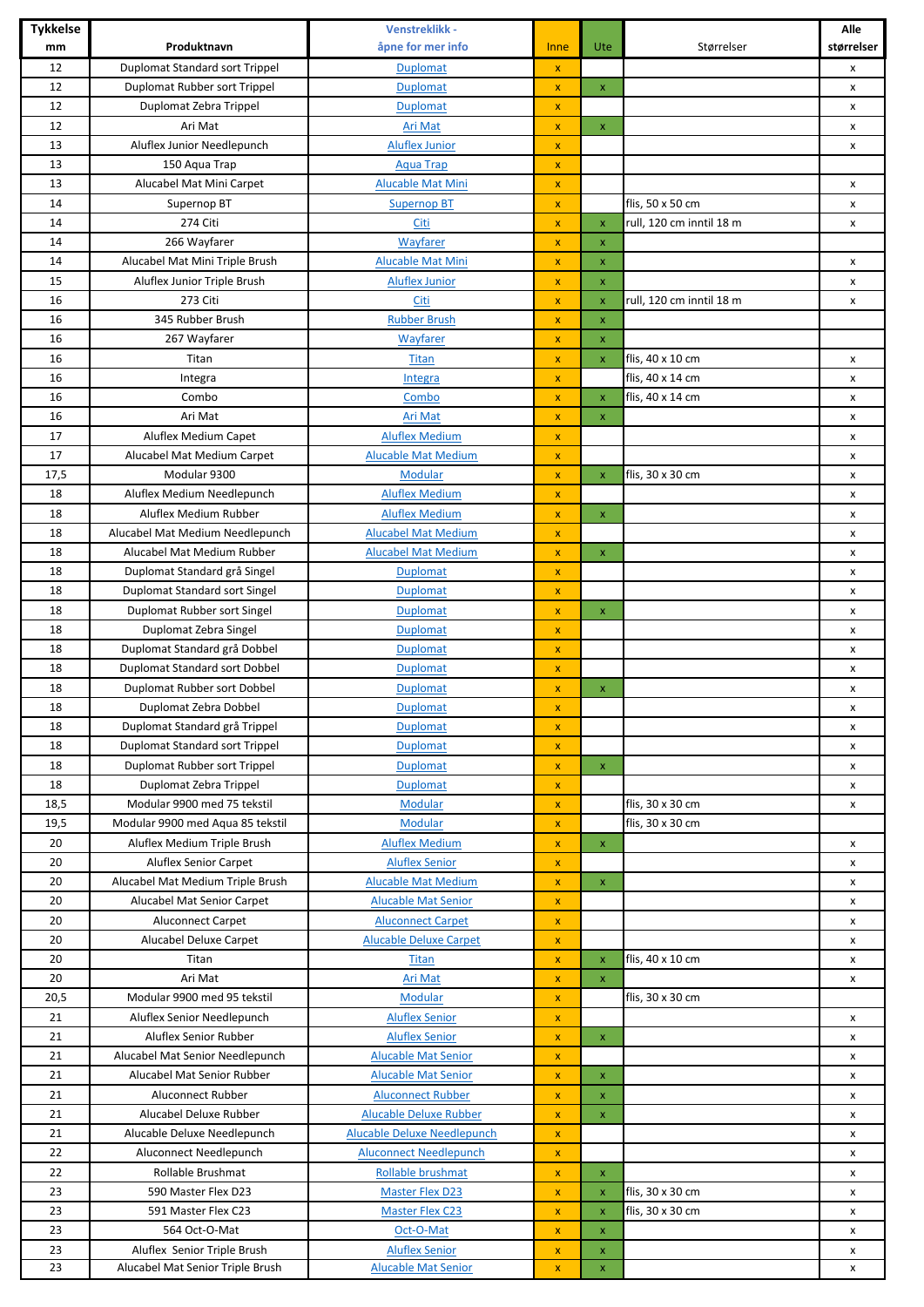| <b>Tykkelse</b> |                               | Venstreklikk -                 |             |              |            | Alle       |
|-----------------|-------------------------------|--------------------------------|-------------|--------------|------------|------------|
| mm              | Produktnavn                   | åpne for mer info              | Inne        | Ute          | Størrelser | størrelser |
| 23              | <b>Aluconnect Brushes</b>     | <b>Aluconnect Brushes</b>      | X           | X            |            |            |
| 23              | Alucable Deluxe Brushes       | <b>Alucable Deluxe Brushes</b> | $\mathbf x$ | $\mathsf{x}$ |            |            |
| 24              | Alucabel Mat XXL Carpet       | <b>Alucable Mat XXL</b>        | $\mathbf x$ |              |            |            |
| 25              | Alucabel Mat XXL Needlepunch  | <b>Alucable Mat XXL</b>        | $\mathbf x$ |              |            |            |
| 25              | Alucabel Mat XXL Rubber       | <b>Alucable Mat XXL</b>        | $\mathbf x$ | $\mathsf{x}$ |            |            |
| 25              | Ari Mat                       | Ari Mat                        | $\mathbf x$ | $\mathsf{x}$ |            |            |
| 27              | Alucabel Mat XXL Triple Brush | <b>Alucable Mat XXL</b>        | $\mathbf x$ | $\mathsf{x}$ |            |            |

Floor-Tec Norge AS, Bærumsveien 473, 1351 RUD Telefon 69174600 / Mail: post@floortec.no [www.floortec.no](http://www.floortec.no/) www.floortec.no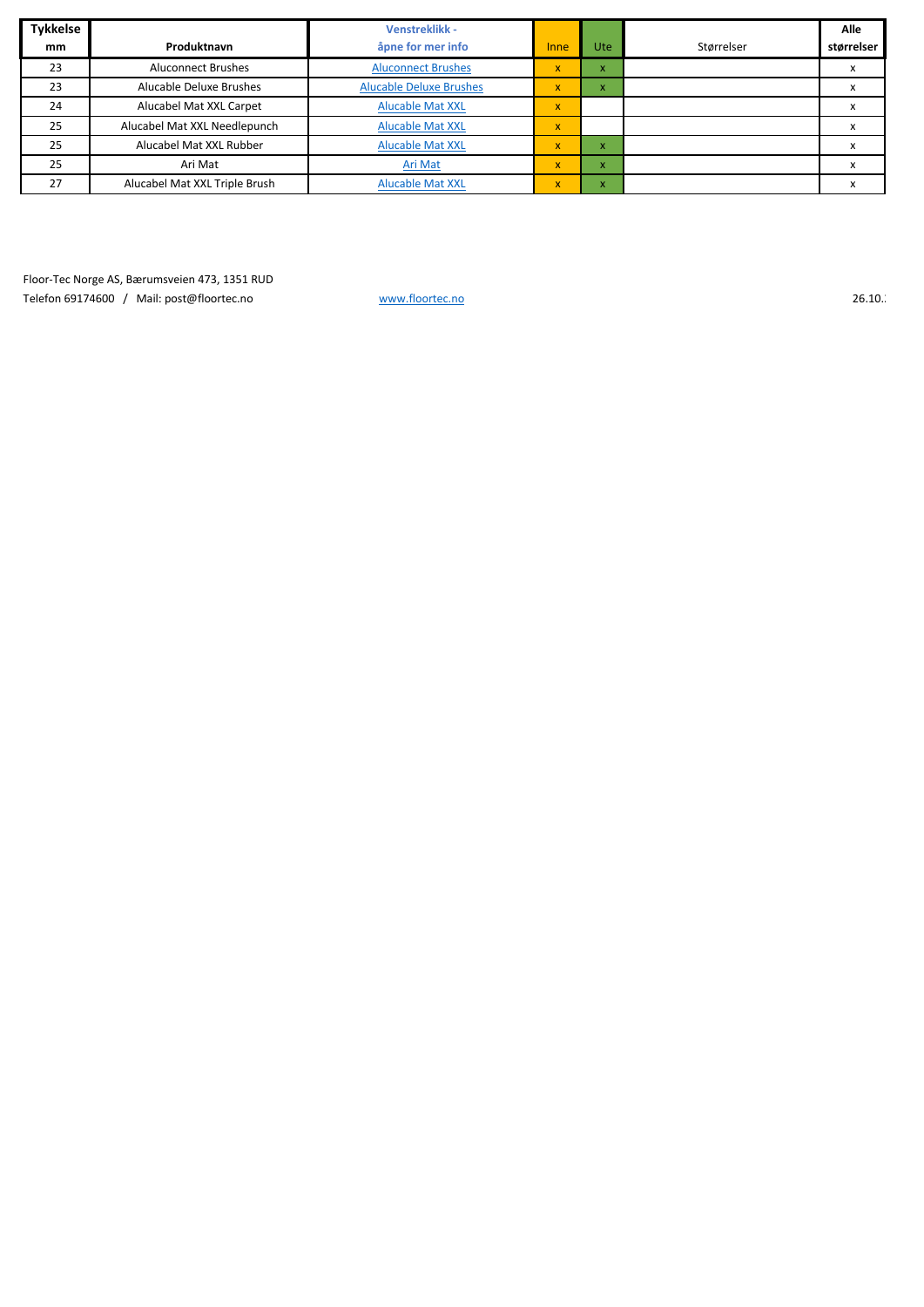| <b>Enkelt</b>           |
|-------------------------|
| matter                  |
|                         |
| $\frac{1}{2}$<br>x      |
| X                       |
| x                       |
|                         |
|                         |
| $\overline{\mathbf{x}}$ |
| X                       |
|                         |
|                         |
|                         |
|                         |
|                         |
| $\frac{x}{2}$<br>x      |
| $\frac{1}{2}$           |
| $\frac{1}{2}$           |
| x                       |
|                         |
|                         |
|                         |
| X                       |
|                         |
|                         |
|                         |
|                         |
|                         |
| X                       |
|                         |
|                         |
| ι                       |
|                         |
|                         |
| X                       |
|                         |
|                         |
| x                       |
|                         |
|                         |
|                         |
|                         |
|                         |
|                         |
| X                       |
|                         |
|                         |
|                         |
|                         |
|                         |
|                         |
|                         |
|                         |
|                         |
|                         |
|                         |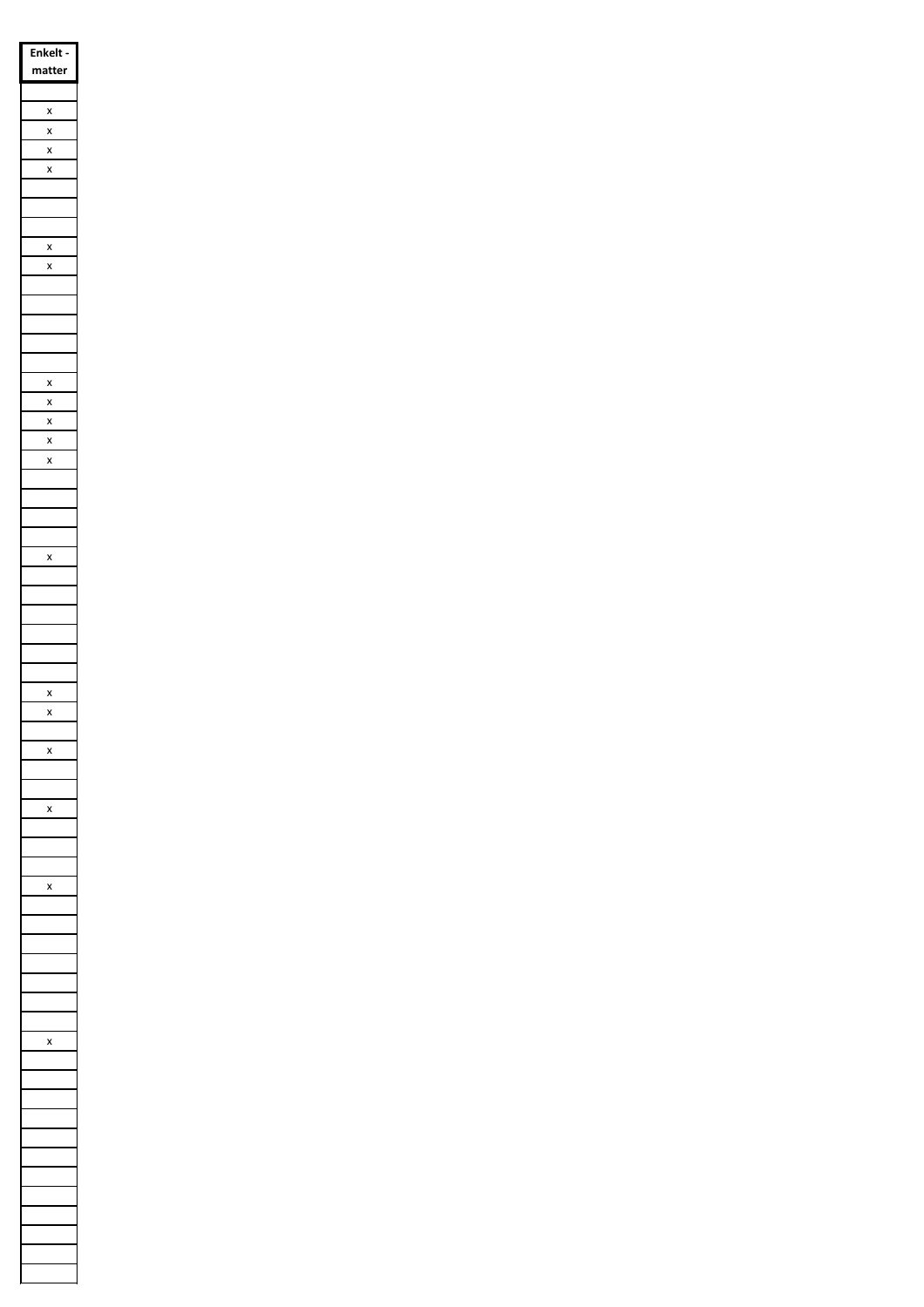